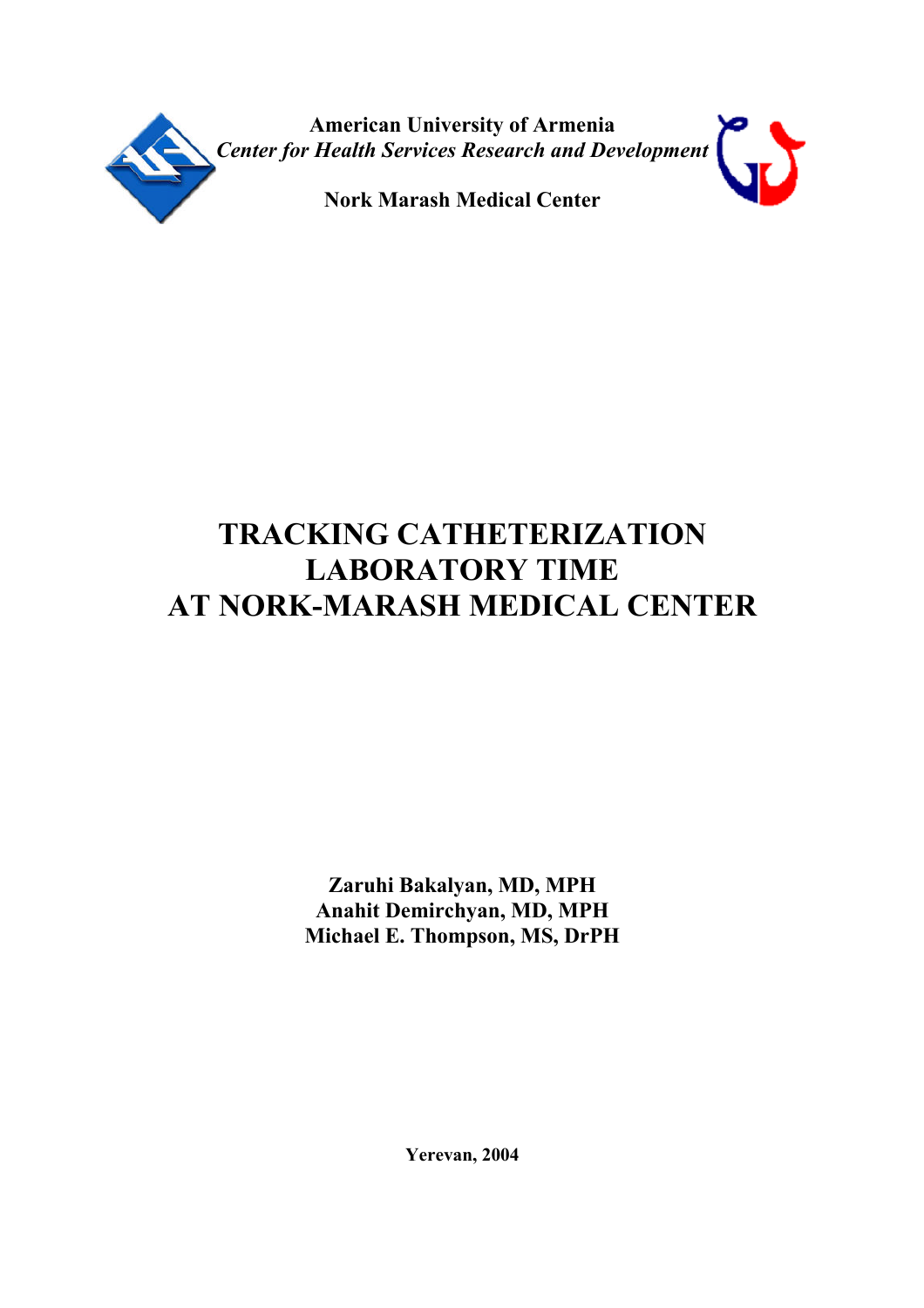#### **Table of contents**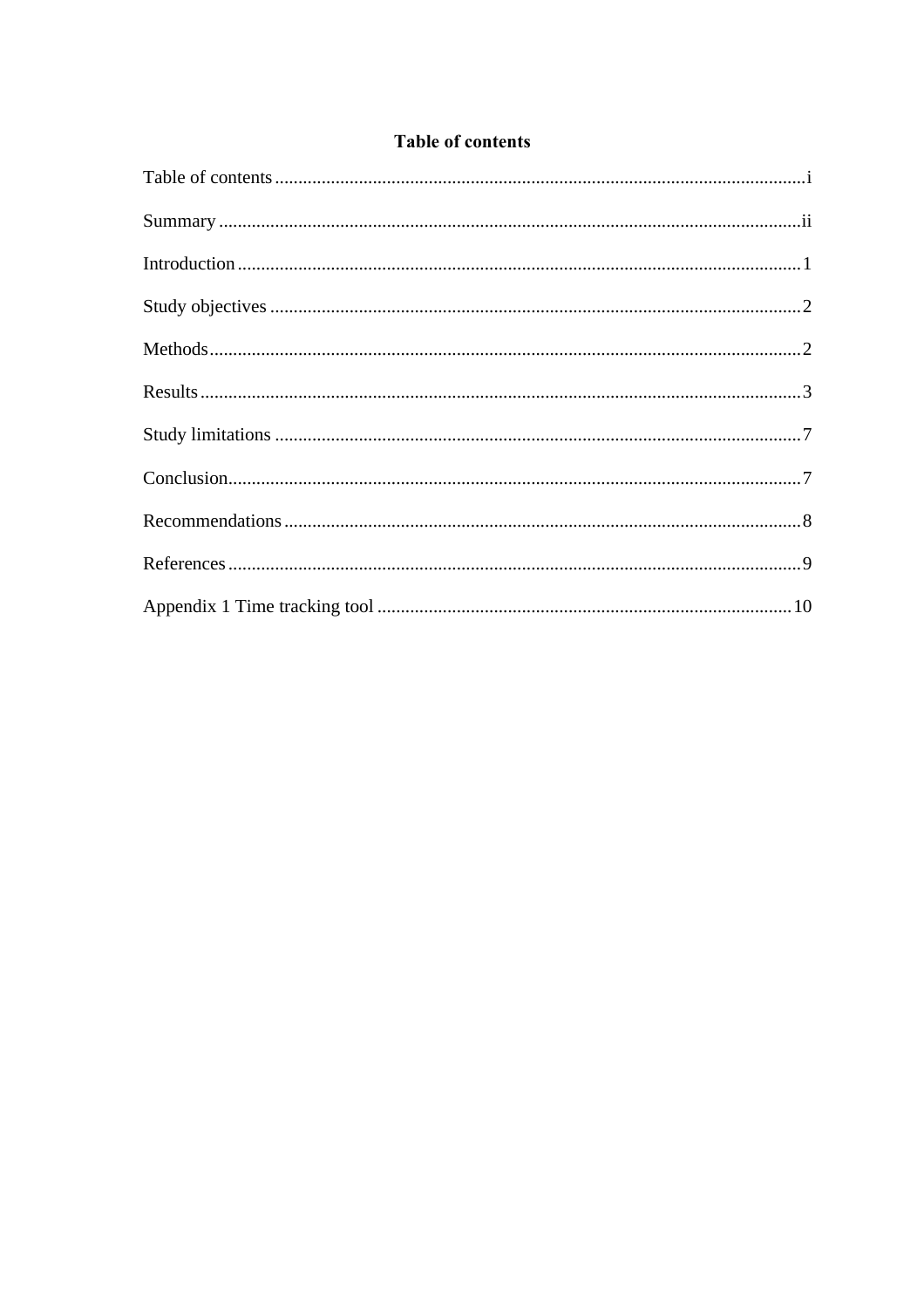### **Summary**

#### **Objectives**

The study explored the duration of catheterization procedures in the catheterization laboratory (CL) of the Nork Marash Medical Center (NMMC), by tracking patients from the time of their entrance to CL to exit. The duration of procedures such as total procedure time and fluoroscopy time are parameters that depict operator performance/competence. Other indicators of operator performance (complication rates, diagnostic quality of the studies) were not monitored because they are not routinely recorded in the CL. The assessment of procedure times could help the staff of CL to more efficiently schedule patients.

#### **Methods**

A cross-sectional record review of the time spent by 87 sequential patients in the CL was conducted by registering start and end times of almost all procedures performed by different members of the cardiac catheterization team. Additional 24 catheterizations in children were examined by registering only the fluoroscopy times.

#### **Results**

Patients stayed in CL for 62 minutes on. Time spent in CL was different for diagnostic and interventional procedures (58.61 vs. 88.42 minutes, p=0.02). Total procedure time was significantly shorter in the CL compared to western clinics (29.26 vs. 47.6). The average scope times for adult catheterizations were 5.25 minutes for diagnostic and 12.62 minutes for interventional procedures. These times were not significantly different from those in western clinics. Scope times for pediatric catheterizations were 18.88 minutes for diagnostic and 27.83 minutes for interventional procedures. Almost no variability was found between the duration of procedures among different adult cardiologists.

#### **Conclusions**

Small post-procedural waiting time, similar operator performance in terms of procedure duration, and comparable characteristics of operator performance implies that almost all the members of the team participating in catheterization at NMMC are working within acceptable standards.

It is recommended to improve the system of scheduling patients for procedures in CL. It would be beneficial to enhance data collection in CL for quality assurance purposes.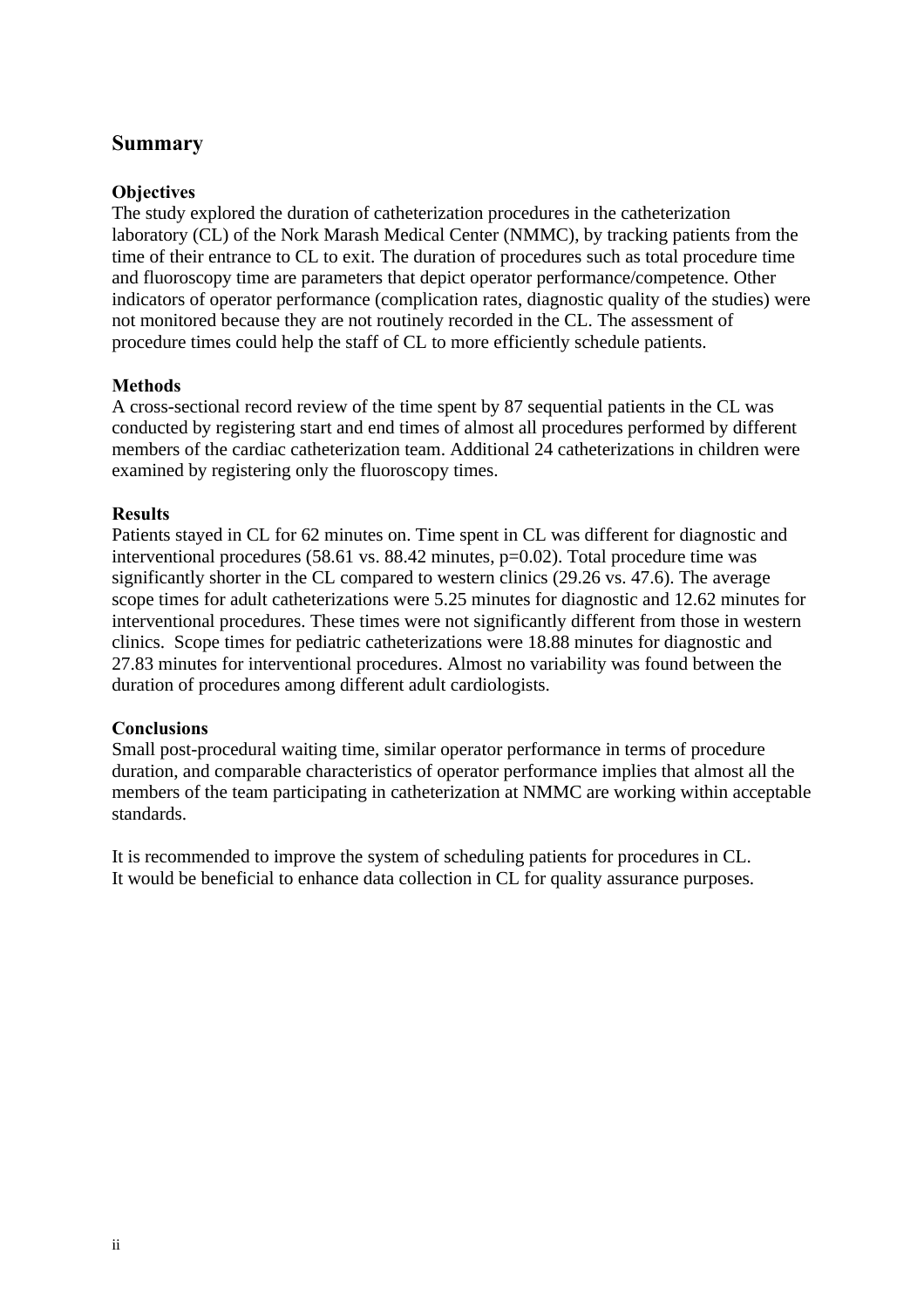# **Introduction**

Monitoring of quality indicators in Nork Marash Medical center (NMMC) catheterization laboratory is a component of the American University of Armenia/NMMC collaborative project.

Assessing the current state of performance is a key step in quality improvement efforts. According to Donabedian, the first step of the quality improvement cycle is "obtaining data on performance" (1). Donabedian states "the detailed characteristics of health care processes can provide discriminating and valid judgments about the quality of care". The processes of care are directly related to outcomes (1).

Catheterization laboratory (CL) is one of the important functional departments of NMMC. For quality assurance purposes it is essential for CL to have information on the parameters of operator performance/competence such as total procedure time, fluoroscopy time, contrast material usage, complications, and diagnostic quality of the studies (2). The complication rate in CL at NMMC would be very hard to monitor, as complications are not recorded routinely. Diagnostic quality of the studies is a very important indicator of quality of CL, however, the researcher should be proficient in this area, or the laboratory should have a system for assessment. Since these prerequisites were lacking in this study, other important indicators of quality control in CL such as the duration of different consecutive procedures conducted during patient catheterization, concentrating specifically on the time of fluoroscopy (or scope time) were selected.

The aim of any fluoroscopic examination should be to achieve maximum quality of care with minimum radiation exposure to patient and staff. According to the US National Council on Radiation Protection and Measurement (NCRPM), "there is no threshold, below which harmful effects may not occur". The use of ALARA—"as low as reasonably achievable" doses of radiation should always be considered (3).

Fluoroscopy time at NMMC is counted by a specific device and recorded by technicians. Fluoroscopy times over 15 minutes are uncommon, and over 30 minutes are very rare (4). Fluoroscopic timers are used in CL at NMMC to alert physicians to the total duration of x-ray exposure by sounding an audible signal every 5 minutes of exposure. The length of fluoroscopy and total procedure time are affected by manual dexterity, experience and observational skills of the invasive cardiologist (2). The following variables may influence fluoroscopy time: type of procedure (diagnostic vs. interventional), operator education, experience, and patient condition (3).

Along with operator proficiency, management of the catheterization process affects total procedure duration, specifically waiting time before transportation to departments and total time spent by a patient in CL. According to the CL head nurse, they do not assign patients precise times because elective patients often spend unpredictable amounts of time settling administrative problems (payments) and undergoing assessments prior to the start of the catheterization.

The present study observed the total time spent by a patient in CL, total duration of the procedure, scope time/fluoroscopy time, duration of patient preparation for catheterization,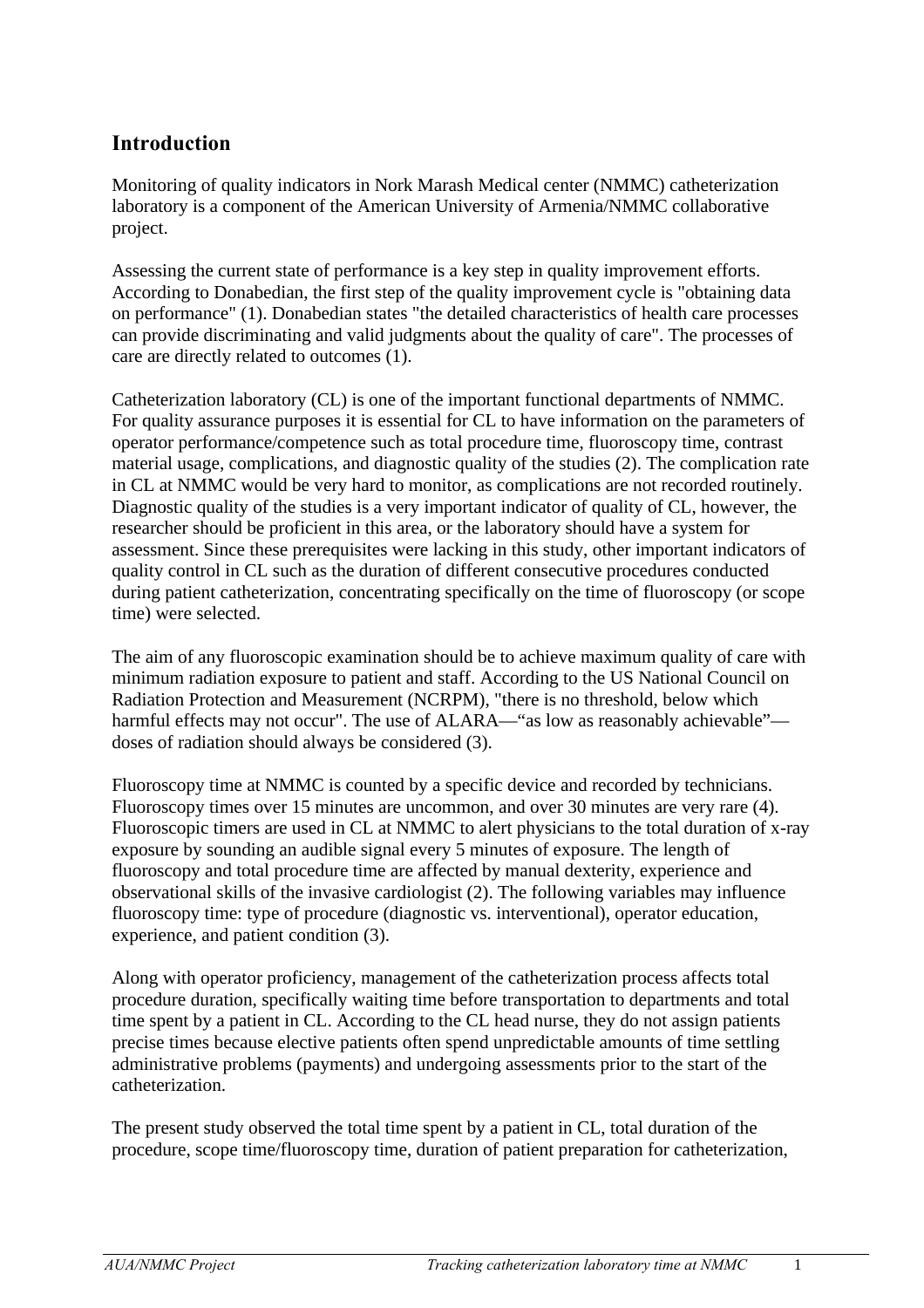duration of angioplasty, performance of different team members (nurses, physicians, residents, fellows), and waiting time after finishing the procedure.

The work caseload is also a factor associated with operator and laboratory proficiency (2). Laboratories doing more than 500 catheterizations per year have the lowest rate of complications (3). Considering modern efficiency expectations (1000 cases per year), 500 cases would be considered a minimum per laboratory (2, 3, 6). The US Society for Cardiac Angiography and Intervention recommendes that a minimum of 150 cases per year be performed per adult invasive cardiologist in the laboratory.

Pediatric catheterizations often encounter challenges and differences not faced by adult invasive cardiovascular specialists. Generally, the internal structure of heart is abnormal in pediatric catheterizations (unlike that in adult cardiology). Diagnostic catheterization may include quantitation of the cardiac index, and calculations of left-to-right and right-to-left shunts and pulmonary vascular resistance. Right- and left-heart catheterization is a norm rather than an exception for pediatric catheterizations. Because of periods of rapid growth in infancy and childhood and the need for comparison of data across sizes of patients or over time in the same person, output and resistance values are indexed or corrected in children for body surface area. All of these factors make the catheterization duration in pediatric cardiology longer and non-comparable with that in adult cardiology.

However, children are more susceptible to radiation-induced cancer than adults, because they are developing and having longer life expectancy, giving the cancer a longer time to develop. Therefore it is extremely important that any radiological examination in children is performed with minimum possible dose  $(7)$ .

The American Academy of Pediatrics guidelines issued in 1991, recommend that a minimum of 1 to 2 catheterizations per week be performed by a pediatric invasive cardiologist to maintain the needed skills. Thus, for a cardiologist, the minimum number of cases is still thought to be at least 50 per year (3).

# **Study objectives**

The specific objectives of the study were to identify:

- total duration of the time spent by patients in the catheterization laboratory;
- total duration of catheterization and specific durations of fluoroscopy and other subprocedures;
- post-procedural waiting time.

# **Methods**

A cross-sectional record review of the time spent in CL of 87 patients was conducted. The sample size of the study was determined using one-sample comparison of mean formula  $(H_0:$ mean fluoroscopy time  $= 5.9$  minutes) and increased for the planned analysis.

All patients referred for diagnostic cardiac catheterization during the time between 21 November and 13 December 2003, were included in the study. Start and end times for each sub-procedure were recorded by catheterization nurses, who were present during the entire procedure. Scope times were extracted from the technician's journals. Among the 87 studied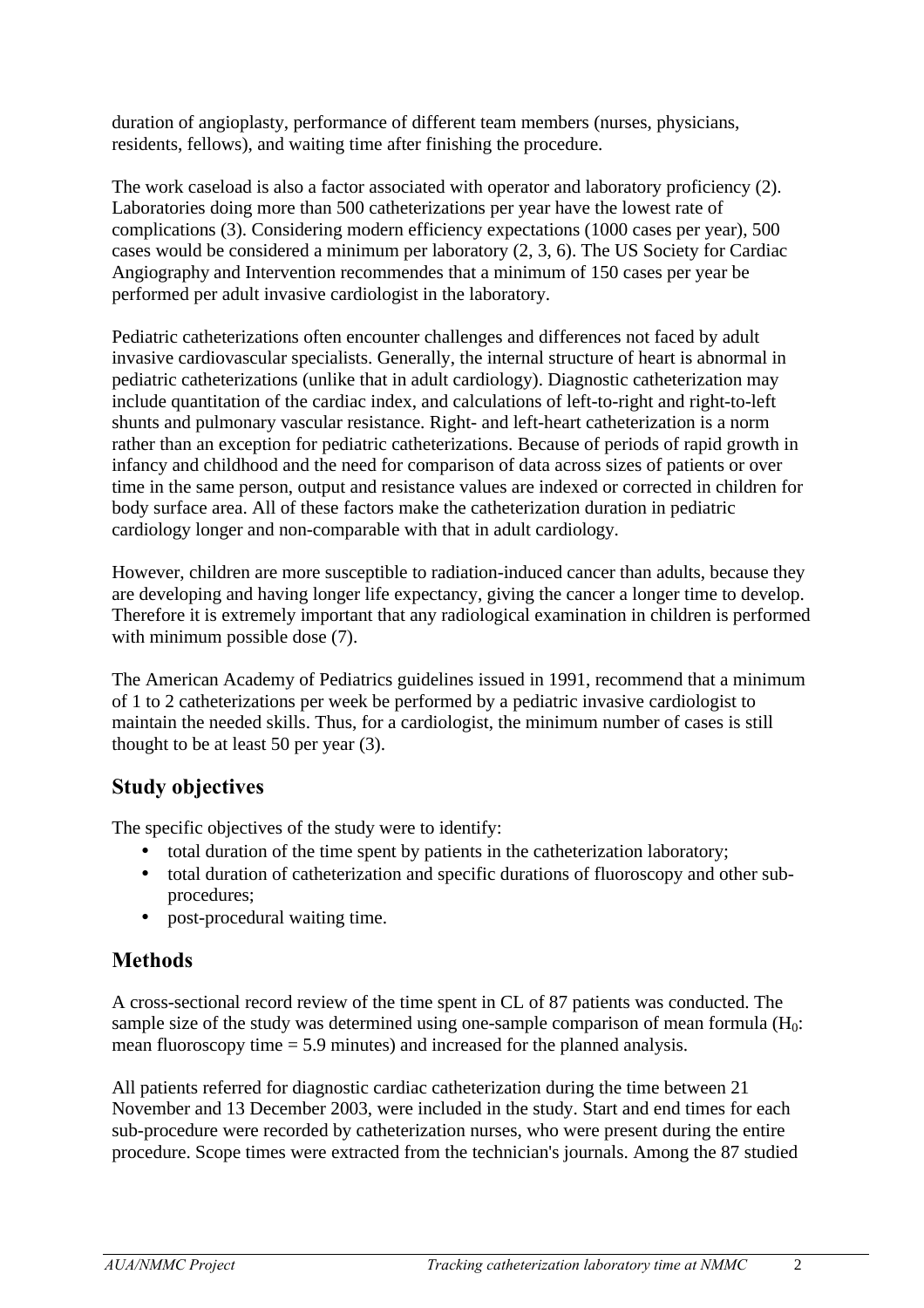patients, 2 were children, whose scope times notably exceeded the scope times for adults, that is why additional 24 records of pediatric catheterizations' scope times were extracted from the journals.

Prior to the observations, a time tracking tool was developed in collaboration with the nurse manager of the CL (Appendix 1,2). Nurses conducting the observation were counseled about the data collection process before starting the observations.

The accepted, routine practice for cardiac catheterization in NMMC is for the patient to first be served by nurses who prepare him for catheterization: explain the procedure again, organize the procedural logistics, place the patient and sedate him. This time was combined into "pre-procedural preparation". Then a resident/nurse prepares the access site, which was defined as "preparation to catheterization". Afterwards, residents/fellows perform local anesthesia and insert vascular catheters. The invasive cardiologist injects contrast media and then scopes the vessels. After that, the sheath is removed (for diagnostic catheterization) and proper hemostasis achieved. The duration from the local anesthesia/sheath insertion up to achieving hemostasis was combined into "total duration of procedure." After the end of procedure, the patient waits before being transferred to the corresponding department. The following data were registered:

- start and end time of patient preprocedural preparation
- start and end time of patient preparation to catheterization
- start and end time of coronarography (the invasive cardiologist is also specified)
- scope time (fluoroscopy time)
- start and end time of angioplasty (the interventional cardiologist is also specified)
- time of patient replacement to other departments (the department is also specified)

#### **Data analysis**

The data was entered and analyzed using SPSS 10.0 statistical package.

### **Results**

The CL of NMMC performed 1,308 cardiac catheterizations during 2003, which is more than the minimum caseload set for catheterization laboratories by US Society for Cardiac Angiography and Intervention (3). The annual rate of cardiac catheterizations was underrecorded (949 compared to 1308) in Adult cardiology clinic database (ACC). The data presented directly by CL (1,308 per annum) is more valid but do not contain the number of catheterizations performed by different invasive cardiologists that is why the operator caseload was calculated based on ACC data. Taking into account the underreporting of cardiac catheterizations in the database of ACC, the majority of invasive cardiologists (staff of NMMC) performed more than 150 procedures per year (Table 1). Pediatric invasive cardiologists performed fewer catheterizations than the minimums required by the American Academy of Pediatrics.

Data analysis revealed that patients spent in CL 62.77 minutes on average (Table 2). The mean time spent in catheterization laboratory by patients undergoing angioplasty (interventional procedure) was longer than for those undergoing only coronarography (diagnostic procedure). This difference was statistically significant ( $p=0.02$ ).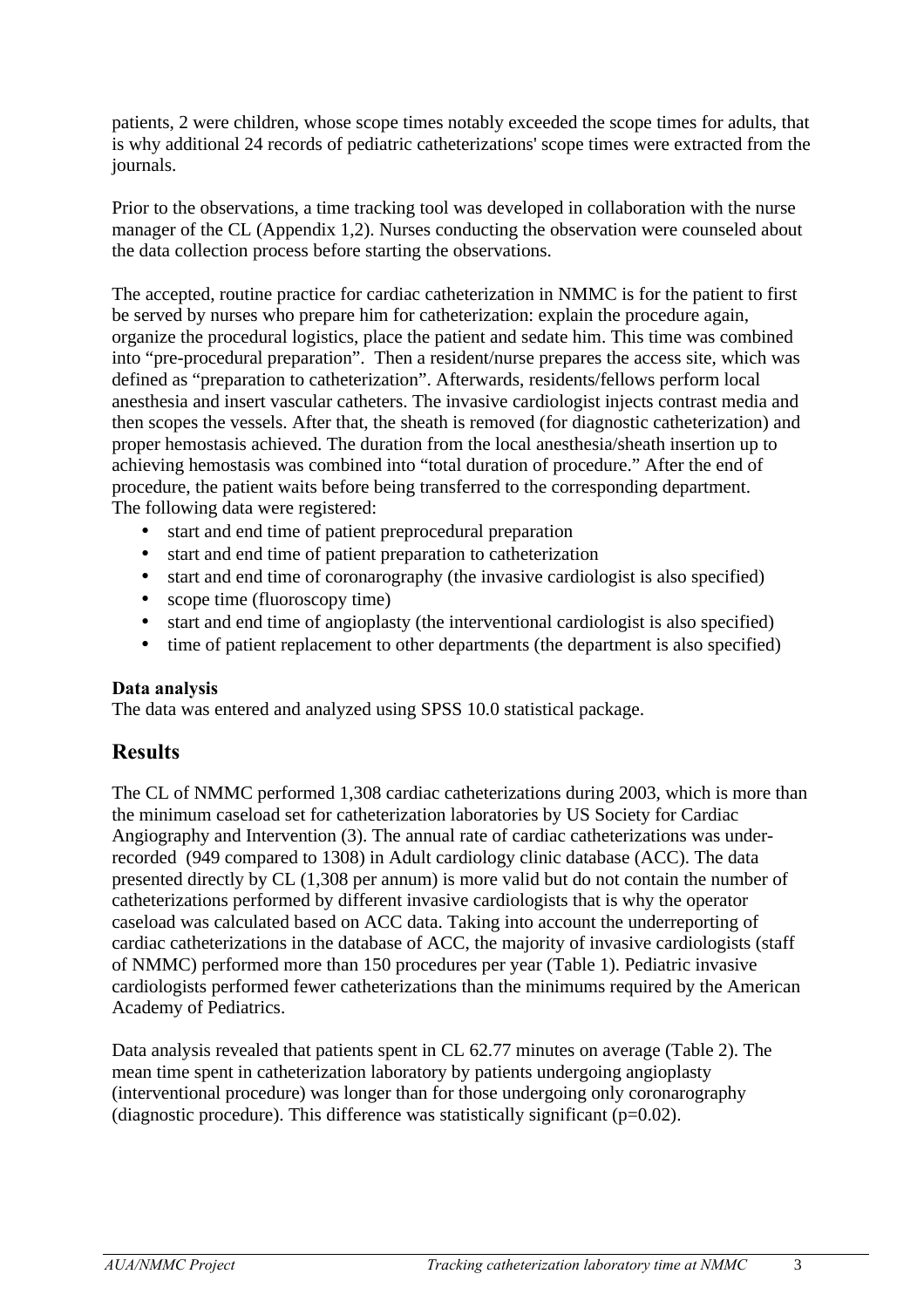|                  | Invasive cardiologist | Number of coronarographies in 2003 |
|------------------|-----------------------|------------------------------------|
| Adult            | A                     | 171                                |
| catheterizations | B                     | 300                                |
|                  | C                     | 150                                |
|                  | Ð                     | 148                                |
|                  | $E^*$                 | 121                                |
|                  | Others                | 75                                 |
|                  | Subtotal              | 949                                |
| Pediatric        | Subtotal              | 22                                 |
| catheterizations |                       |                                    |
|                  | Total                 | 973 (recorded by ACC)              |
|                  |                       | vs. 1308 (recorded by CL)          |

*Table 1. Annual number of diagnostic cardiac catheterizations* 

*\** E is not invasive cardiologist, so 121 of her patients were catheterized by other invasive cardiologists

| Table 2. Total time spent in catheterization laboratory |    |       |        |       |                       |
|---------------------------------------------------------|----|-------|--------|-------|-----------------------|
| Type of procedure N Minimum Maximum Mean                |    |       |        |       | <b>Std. Deviation</b> |
| diagnostic                                              | 74 | 30.00 | 162.00 | 58.61 | 21.09                 |
| interventional                                          | 12 | 38.00 | 170.00 | 88.42 | 37.53                 |
| total time                                              | 86 | 30.00 | 170.00 | 62.77 | 25.93                 |

Table 3 summarizes the duration of sub-procedures and waiting time after the end of procedures. The mean duration of procedures before coronarography was 13.96 minutes including the durations of sedation and access site preparation.

|                                                        |    |                | <b>Minimum Maximum</b> | Mean  | <b>Std. Deviation</b> |
|--------------------------------------------------------|----|----------------|------------------------|-------|-----------------------|
| duration of sedation and pre-procedural<br>preparation | 86 | $0.00^{\circ}$ | 25.00                  | 5.90  | 3.68                  |
| duration of preparation to catheterization             | 87 | 1.00           | 30.00                  | 8.06  | 5.99                  |
| duration of coronarography                             | 78 | 3.00           | 100.00                 | 30.73 | 19.97                 |
| duration of angioplasty                                | 11 | 14.00          | 70.00                  | 33.18 | 16.89                 |
| duration of patient replacement                        | 87 | 1.00           | 35.00                  | 7.55  | 5.88                  |

*Table 3. The duration of all sub-procedures and post-procedural waiting time\** 

*\* The means are calculated for the whole study sample, including the two pediatric cases that were outliers* 

The mean duration of the total diagnostic procedure for adult patients was 29.26 minutes (sd=16.74) at NMMC catheterization laboratory. According to Cooper et al., in their lab, the duration of this procedure with femoral access site<sup>\*\*</sup> for 99 patients was 47.6 minutes  $(sd=2.7)$  (5). The difference was significant (p=0.000), meaning that the total duration of this procedure was significantly shorter in CL of NMMC. However, as shown later in this report, scope time was not significantly different between NMMC and the reference study.

The duration of the total procedure was the same for almost all operators, except for operator H. However, she performed only two coronarographies, and the difference could be due to chance alone.

 $\overline{\phantom{a}}$ \*\* The majority of catheterizations at NMMC are performed through femoral artery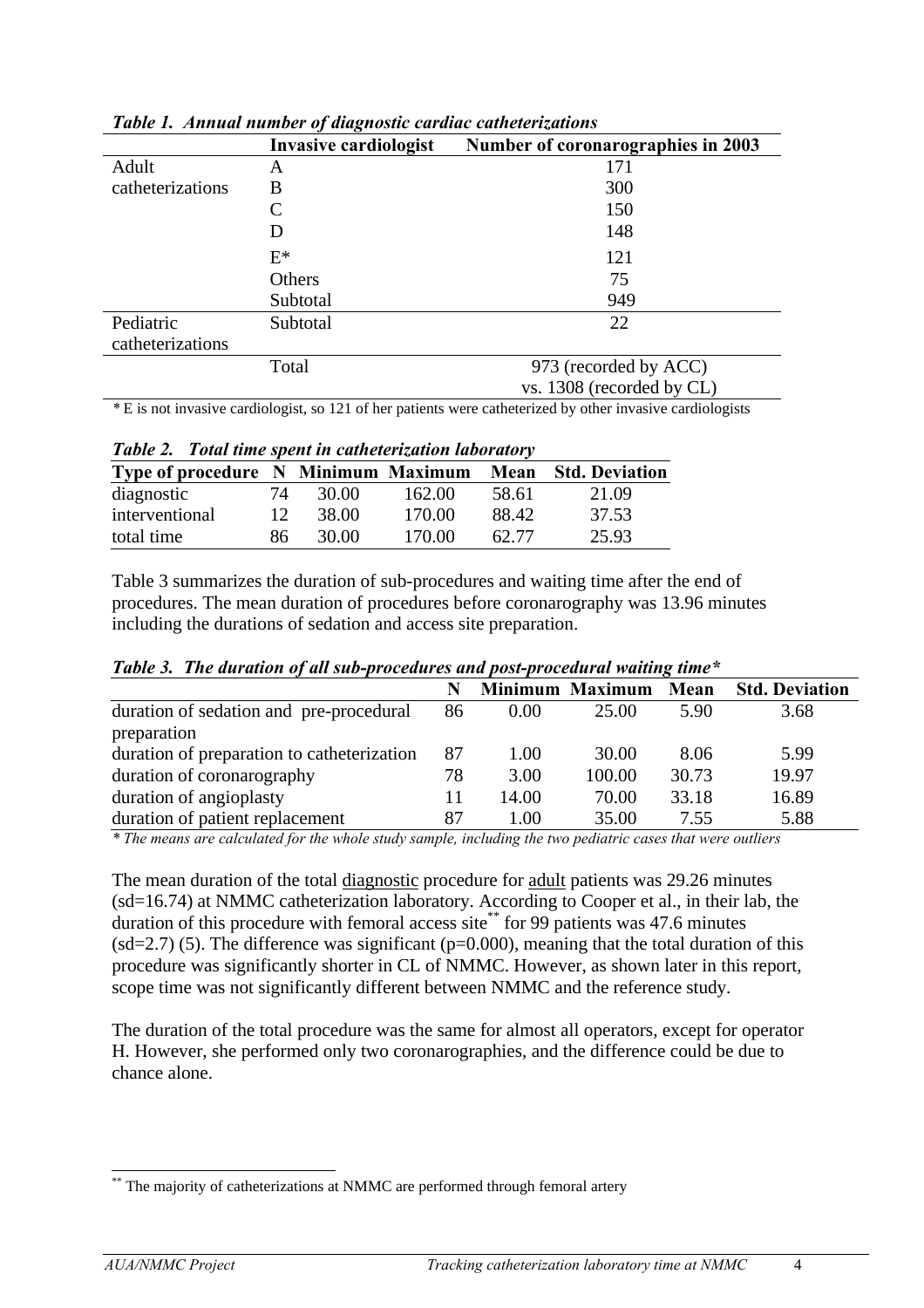The mean scope/fluoroscopy time for all adult patients was 6.12 minutes (Table 4). As expected the scope time for patients undergoing angioplasty was significantly longer than for those undergoing only coronarography 12.62 vs.  $5.25$  minutes (p=0.014).

| <b>Type of</b> |                |                | Scope time |                       |
|----------------|----------------|----------------|------------|-----------------------|
| procedure      | <b>Minimum</b> | <b>Maximum</b> | Mean       | <b>Std. Deviation</b> |
| coronarography | 1.40           | 19.90          | 5.25       | 3.94                  |
| angioplasty    | 5.50           | 29.40          | 12.62      | 7.69                  |
| total          | .40            | 29.40          | 6.12       | 5.08                  |

*Table 4. Duration of scope time for adult patients*

As summarized in Table 5, the scope times for different adult cardiologists were similar  $(p=0.191)$ .

| <b>Type of</b>   | Physician |       |                | Scope time     |                      |
|------------------|-----------|-------|----------------|----------------|----------------------|
| procedure        |           | Mean  | <b>Minimum</b> | <b>Maximum</b> | <b>Std Deviation</b> |
| Diagnostic       | A         | 3.91  | 1.40           | 10.10          | 2.35                 |
|                  | B         | 4.63  | 1.80           | 17.40          | 3.59                 |
|                  | C         | 6.02  | 2.30           | 13.80          | 3.66                 |
|                  | F         | 7.32  | 2.90           | 19.90          | 5.89                 |
|                  | G         | 9.27  | 4.40           | 18.30          | 7.83                 |
|                  | H         | 9.45  | 7.90           | 11.00          | 2.19                 |
| Interventional A |           | 10.79 | 5.50           | 29.40          | 8.47                 |
|                  |           | 16.90 | 14.50          | 20.80          | 3.41                 |

*Table 5. Duration of scope time by operator and by the type of procedure*

The mean scope time for diagnostic procedure was 5.25 minutes (sd=3.94) compared to Cooper et al  $5.90$  (sd=4.80) (5). The difference was not significant (p=0.158).

The mean duration of interventional procedures (angioplasty) was 33.18 minutes (Table 6). The mean duration of scope time for this procedure was similar in NMMC (12.62) and the Department of Thoracic Radiology, University Hospital, Linköping (10.5) p=0.538 (8). The difference of the duration of angioplasty between different providers (Drs. A and C) was not significant (p=0.258), although this could be due to small sample size.

| <b>Table 6. Duration of angioplasty</b>       |       |       |       |                       |
|-----------------------------------------------|-------|-------|-------|-----------------------|
| Interventional cardiologist N Minimum Maximum |       |       | Mean  | <b>Std. Deviation</b> |
| A                                             | 14.00 | 70.00 | 29.50 | 18.43                 |
| $\mathcal{C}$                                 | 36.00 | 48.00 | 43.00 | 6.24                  |
| Total                                         | 14.00 | 70.00 | 33.18 | 16.89                 |

As mentioned above, among the 87 studied patients, two were children whose scope times notably exceeded the scope times for adults (27.35 vs. 5.25 minutes). To make a correct judgment about this difference, an additional 24 records of pediatric catheterizations' scope times were extracted from the journals. The mean scope time for pediatric catheterizations at NMMC was found to be 23.35 minutes. The mean scope times for different types of pediatric procedures were not significantly different, perhaps, due to the small sample size (Table 7).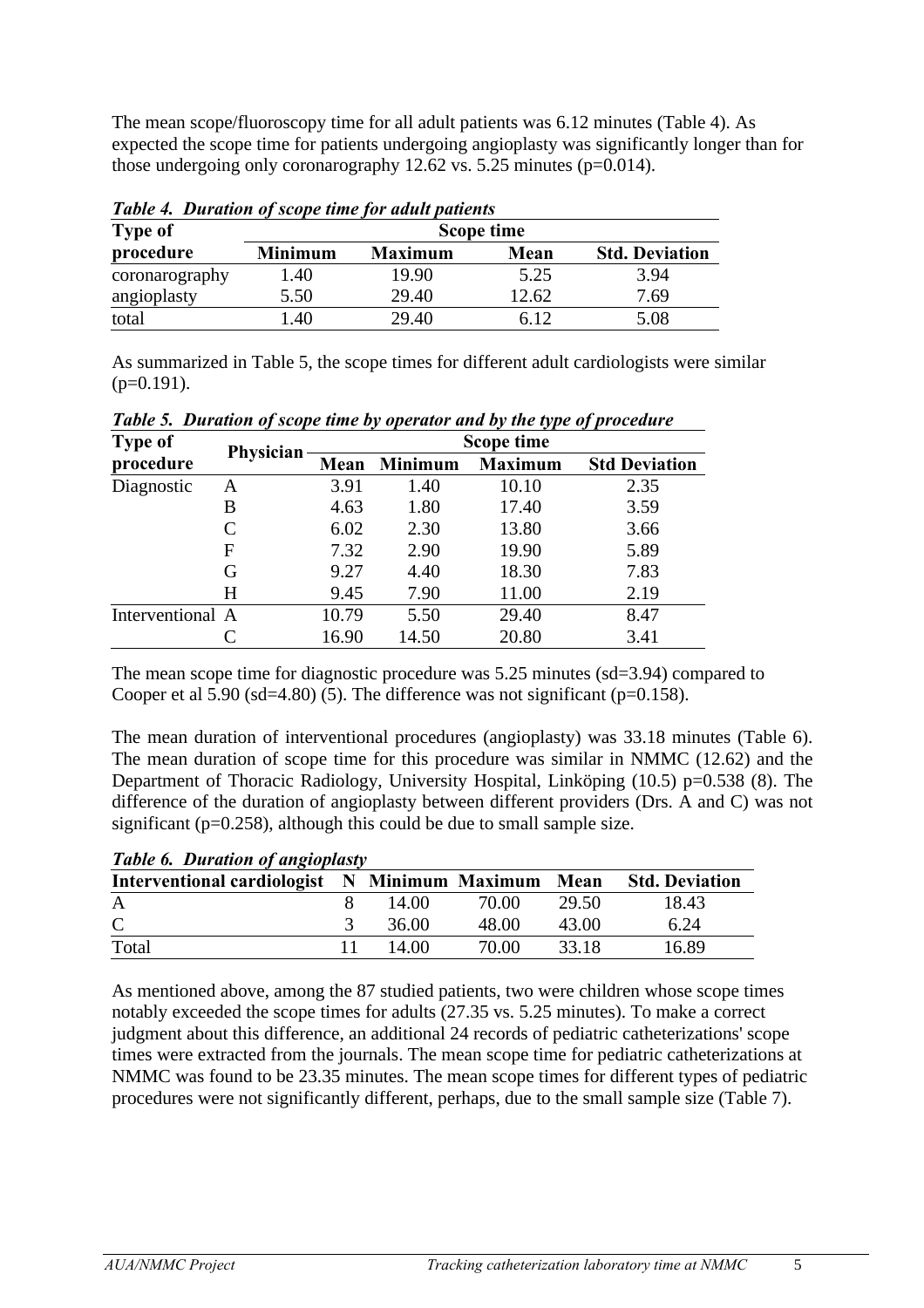|                          |                |                | Scope time |                       |
|--------------------------|----------------|----------------|------------|-----------------------|
| <b>Type of procedure</b> | <b>Minimum</b> | <b>Maximum</b> | Mean       | <b>Std. Deviation</b> |
| Diagnostic procedure     | 7.10           | 41.70          | 18.87      | 11.28                 |
| Interventional procedure | 8.00           | 68.80          | 27.83      | 19.48                 |
| Total                    | 7.10           | 68.80          | 23.35      | 16.23                 |

*Table 7. Mean scope time for pediatric catheterizations*

The pediatric cases were analyzed by the type of procedure (Table 8). The mean fluoroscopy time was longer for interventional procedures except for ASO placement.

| <b>Type of</b> |    |                | Scope time     |       |                       |
|----------------|----|----------------|----------------|-------|-----------------------|
| procedure      | N  | <b>Minimum</b> | <b>Maximum</b> | Mean  | <b>Std. Deviation</b> |
| diagnostic     | 12 | 7.10           | 41.70          | 18.87 | 11.28                 |
| balloon        | 6  | 15.10          | 46.20          | 23.45 | 11.43                 |
| stent          |    | 60.00          | 60.00          | 60.00 | N/A                   |
| balloon +stent |    | 24.70          | 68.80          | 46.75 | 31.18                 |
| occluder       |    | 8.00           | 17.60          | 13.27 | 4.87                  |

*Table 8. Mean scope time by the type of procedure (performed to pediatric patients)*

Only a reference for the mean scope time for transcatheter closure of atrial septal defects in children using Amplatzer Septal Occluder (ASO) was found. This was not significantly different in NMMC (13.27 minutes) and University of Chicago Children's Hospital (17.1 minutes), p=0.306 (9).

Only three specialists were involved in pediatric catheterization procedures. The main pediatric invasive cardiologist at NMMC is Dr. A. The other operators were Drs. B and Dr. C, an experienced consultant periodically visiting NMMC from Spokane, Washington for limited durations. Although generally the procedures were conducted with Dr. C were shorter than the others (Table 9), the mean scope times of pediatric procedures by providers were similar according to the t-test for equality of means  $(p=0.778)$ . The absence of significant difference between these operators' performance could be due to real similarity in performance or an artifact of the small sample size.

| <b>Type of</b> | Invasive pediatric |                |                | Scope time     |       |                       |
|----------------|--------------------|----------------|----------------|----------------|-------|-----------------------|
| procedure      | cardiologist       | N              | <b>Minimum</b> | <b>Maximum</b> | Mean  | <b>Std. Deviation</b> |
|                | A                  | 7              | 8.20           | 33.50          | 17.93 | 9.88                  |
|                | $A+B$              | $\overline{2}$ | 15.90          | 41.70          | 28.80 | 18.24                 |
| Diagnostic     | $A+C$              | 3              | 7.10           | 26.50          | 14.47 | 10.51                 |
|                | Subtotal           | 12             | 7.10           | 41.70          | 18.88 | 11.28                 |
|                | A                  | 2              | 21.20          | 46.20          | 33.70 | 17.68                 |
| Interventional | $A+C$              | 7              | 8.00           | 68.80          | 31.09 | 23.51                 |
|                | $B+C$              | 3              | 14.20          | 17.60          | 16.33 | 1.86                  |
|                | Subtotal           | 12             | 8.00           | 68.80          | 27.83 | 19.48                 |
| Total          |                    | 24             | 7.10           | 68.80          | 23.35 | 16.23                 |

*Table 9. Mean scope time for different providers*

The mean patient waiting time after the procedure and before movement from CL to wards or intensive care unit (ICU) was 7.55 minutes (Table 10). However, there were cases when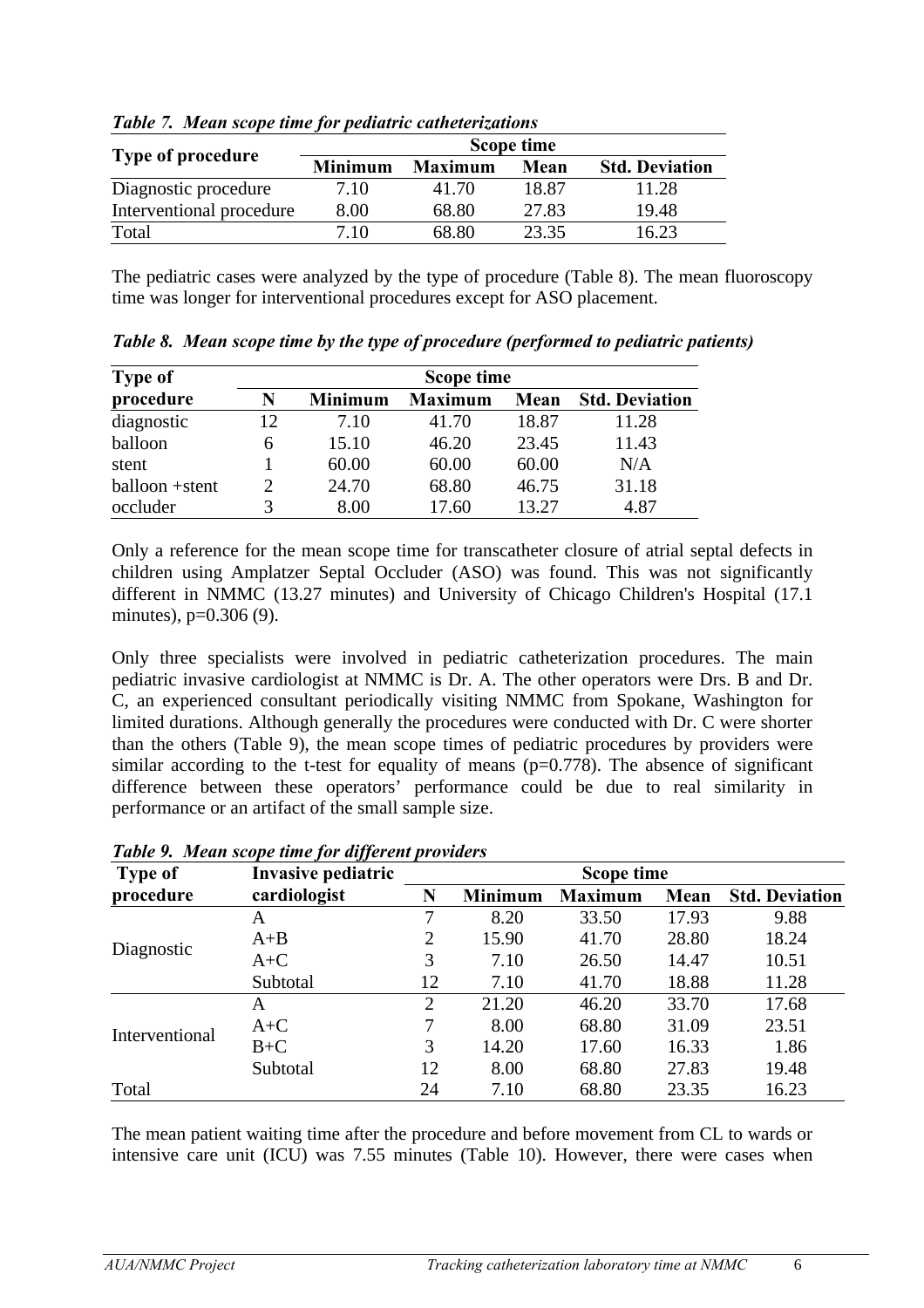patients waited up to 35 minutes. The mean time for replacement was the shortest for those transferred to catheterization care unit (CCU) and longest for those to be transferred to ICU. The difference, however, was not statistically significant  $(p=0.192)$ 

|             |    |                | <b>Patient waiting time (minutes)</b> |      |                           |
|-------------|----|----------------|---------------------------------------|------|---------------------------|
| Department- |    | <b>Minimum</b> | <b>Maximum</b>                        | Mean | <b>Standard Deviation</b> |
| ICU         | 18 | 2.00           | 27.00                                 | 9.83 | 8.35                      |
| <b>CCU</b>  | 50 | 1.00           | 35.00                                 | 6.46 | 5.26                      |
| ward        | 17 | 3.00           | 15.00                                 | 8.35 | 4.03                      |
| other       |    | 5.00           | 10.00                                 | 7.50 | 3.54                      |
| total       |    | $\Omega$       | 35.00                                 | 7.55 | 5.88                      |

|--|

The transfer of patient by different wards was found to be similar  $(p>0.05)$ 

The duration between consecutive procedures was on average 15.00 minutes (sd=6.00). Generally, this time is required for cleaning the laboratory before the next procedure.

### **Study limitations**

A study limitation was that patient health status was assessed only by the category of procedure: diagnostic or interventional. Several other factors influencing patient condition and the duration of the total procedure or fluoroscopy time were not assessed.

Another limitation of the study was the small number of pediatric catheterizations in the sample, which could hinder detecting significant differences.

The range of quality indicators assessed in this study was limited to procedure/waiting times because of the lack of recording of critical information (e.g. indications for procedure, complication rates, etc.) in the routine forms of catheterization/angioplasty.

# **Conclusion**

This study showed that the workload of adult invasive cardiologists is with the recommended norms needed for appropriate proficiency. Procedure times for adult catheterizations at CL were shorter and fluoroscopy times did not differ from that in the US specialized centers and did not exceed recommended levels. For almost all providers of ACC the length of procedure times and fluoroscopy times did not differ significantly.

The workload of pediatric invasive cardiologists was lower than the recommended minimum. Scope times for pediatric catheterizations seemed to be longer than recommended, but similar across pediatric invasive cardiologists, which could be due to true similarity or small sample size.

The transport of patients to departments did not differ significantly by department and the waiting time of patients was not excessive, although there is room for improvement in this area.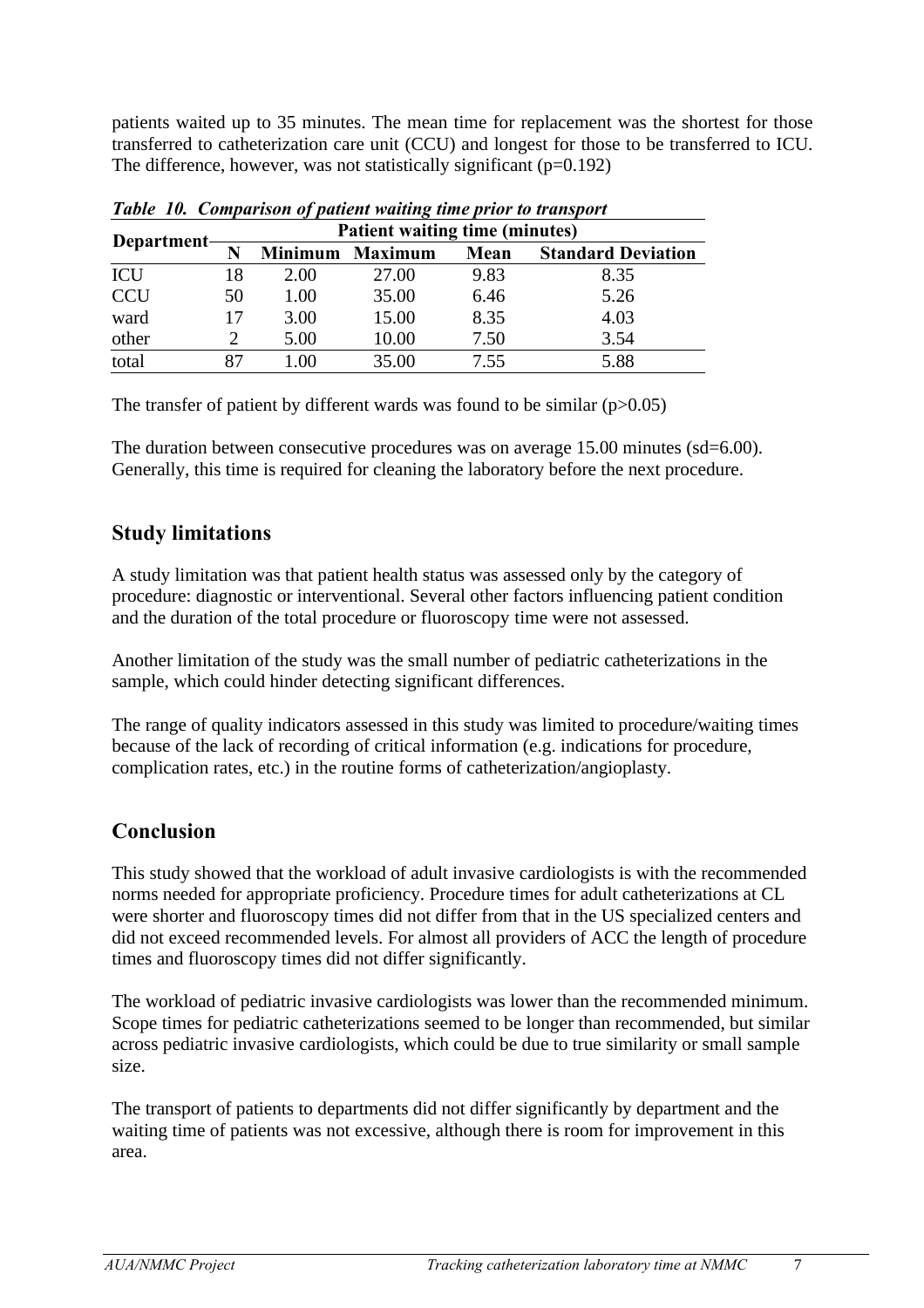Acceptable durations of procedure and waiting times with similar operator performance imply that almost all members of the team involved in catheterization are working within recommended standards and it could be assumed also that the process of catheterization is well managed.

### **Recommendations**

Based on the results of this quality monitoring project in CL the following measures are recommended:

- Enhancing data recording at CL. Cardiac catheterization and angiography records should contain certain critical information. Some information is not included in the report, such as the indications for procedure, complication rates. The limited data recorded in CL creates difficulties for monitoring quality. A new structured catheterization form with all necessary information is strongly recommended.
- Tracking the patient not only during the procedure, but also before procedure, to assess the time patient spent on administrative preparation of documents, payments, exams before catheterization, and waiting times before entering CL.
- Scheduling patients to precise times, according to the findings of the present study. The following time intervals are recommended: 1 hour  $+15$  minutes (for cleaning after the procedure) for diagnostic catheterization and 1 hour 20 minutes +15 minutes for interventional procedures.
- Organizing training for pediatric invasive cardiologists in the centers with greater caseload than in NMMC.
- Repeating the monitoring of procedure times duration periodically, to assess quality changes.
- After improving the registration forms, conducting monitoring of other important indicators at CL, such as risk-adjusted complication rates.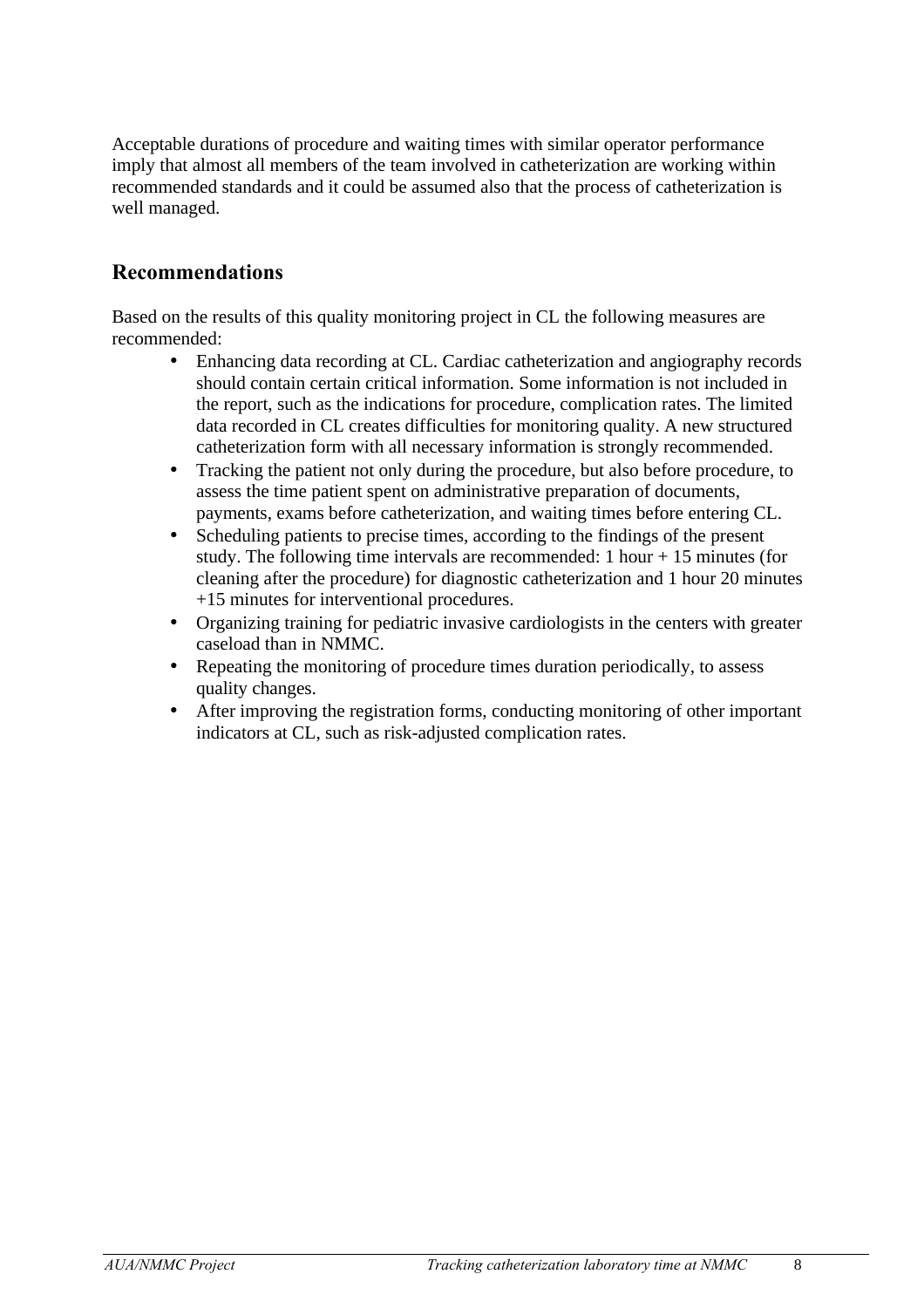#### **References**

1. A.Donabedian. An introduction to quality assurance in health care. Oxford University Press; 2003.

2. Miller R.M. et al. Standards for Training in Adult Cardiac Catheterization and Angiography [on-line]

http://www.ccs.ca/society/conferences/standards/standard1.asp

3. Bashore et al. ACC/SCA&I clinical expert consensus document on catheterization laboratory standards [on-line]

http://www.hsrd.seattle.med.va.gov/ihdqueri/futureho.htm

4. Radiation protection in medicine: contemporary issues. 1999 April 7-8 [on-line] http://www.ncrp.com/99Program.html

5. Cooper C.J. Effect of transradial access on quality of life and cost of cardiac catheterization: a randomized comparison. [on-line]

http://www.medscape.com/viewarticle/417212

6. Bruschke A.V.G. et al. Coronary arteriography – I : Guidelines in cardiology. [on-line] http://www.cardiologie.nl/2/pagecontent/nvvc\_richtlijnen/ 1991\_coronaryarteriography.pdf

7. Brown P.H., Johnson L.M., Silberberg P.J., Thomas R.D. Low-dose, high-quality pediatric fluoroscopy. March 2001[on-line]

http://www.medical.philips.com/main/news/assets/docs/medicamundi/mm\_vol45\_no1/mm\_v ol45\_no1\_article\_lowdose\_highquality.pdf

8. Fransson S. G., Perslidenjavascript:popup('citart1','a2','10.1034/j.1600-

0455.2000.041002142.x','aj160004552000041002142x','') J. Radiation exposure during coronary angiography and intervention. March 2000 [on-line]

http://www.blackwell-synergy.com/links/doi/10.1034/ j.1600-0455.2000.041002142.x/abs/ -

9. Omeish A., Hijazi Z.M. Transcatheter closure of atrial septal defects in children & adults using the Amplatzer Septal Occluder. [on-line]

http://www.ncbi.nlm.nih.gov/entrez/query.fcgi?cmd=Retrieve&db=PubMed&list\_uids=1205 3325&dopt=Abstract